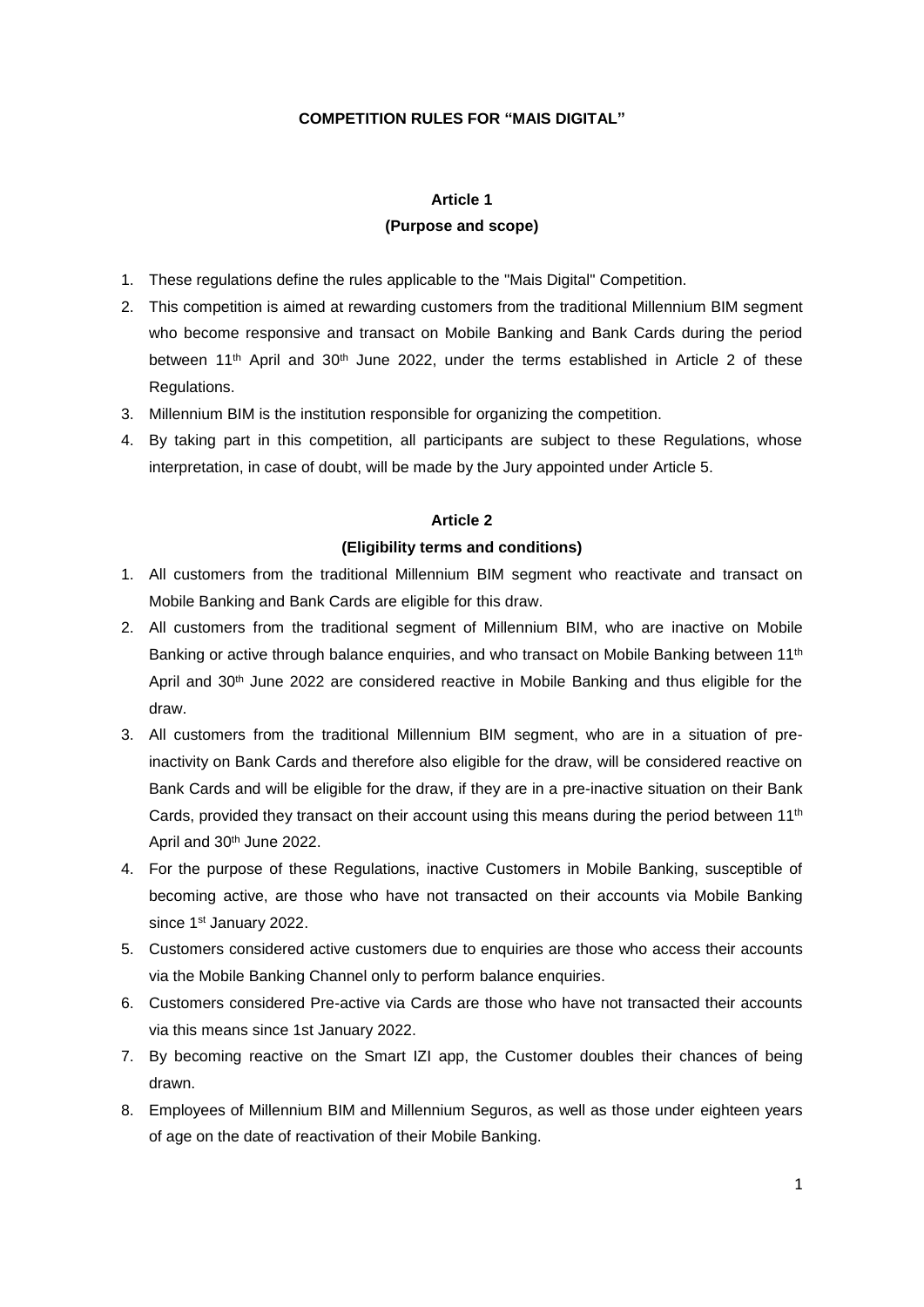#### **Article 3**

#### **(Prizes and their allocation)**

- 1. During the campaign period, 300 (three hundred) Customers who become reactive in Mobile Banking and Bank Cards will be entered into a draw, with a total amount of 300,000.00 MZN (three hundred thousand meticais), with each winner being entitled to 1,000.00 MZN (one thousand meticais).
- 2. Besides the monthly prize mentioned in point 1 of this Article, 3 (three) winning customers who become reactive in Mobile Banking and Bank Cards will be drawn during the campaign period, for the total amount of 150,000.00 MZN (one hundred and fifty thousand meticais), whereby only one Customer will be drawn per month and will be entitled to 50,000.00 MZN (one thousand meticais).
- 3. The winners will be drawn monthly, according to the dates shown in number 4, during the campaign period.
- 4. The draws are scheduled to take place on the following dates:  $2^{nd}$  May,  $2^{nd}$  June and  $4^{th}$  July, 2022.
- 5. If the draw takes place on a weekend or public holiday, this procedure will be carried out by 6pm (six o'clock) of the previous or the following working day.

### **Article 4**

#### **(Personal data and authorizations)**

- 1. By participating in the competition, participants expressly consent to their personal data being handled and processed by Millennium BIM.
- 2. The draw will be held by random selection of eligible Customers from an electronic list that will include all Customers qualified in accordance with the competition conditions.
- 3. The list will be drawn automatically by a specific software program that will identify the CIF (Client's identification number) and will be recorded, producing a sequential draw report according to the order of extraction. Following the extraction of the winners, two copies of the draw report will be printed and signed by the Jury members.

### **Article 5**

#### **(Jury)**

- 1. The Jury is composed of members indicated by Millennium BIM and by the Inspector from the General Gaming Inspectorate who will take part in the competition prize draw.
- 2. In the event of a dispute, the decision of the competition jury is binding in all respects of the competition.